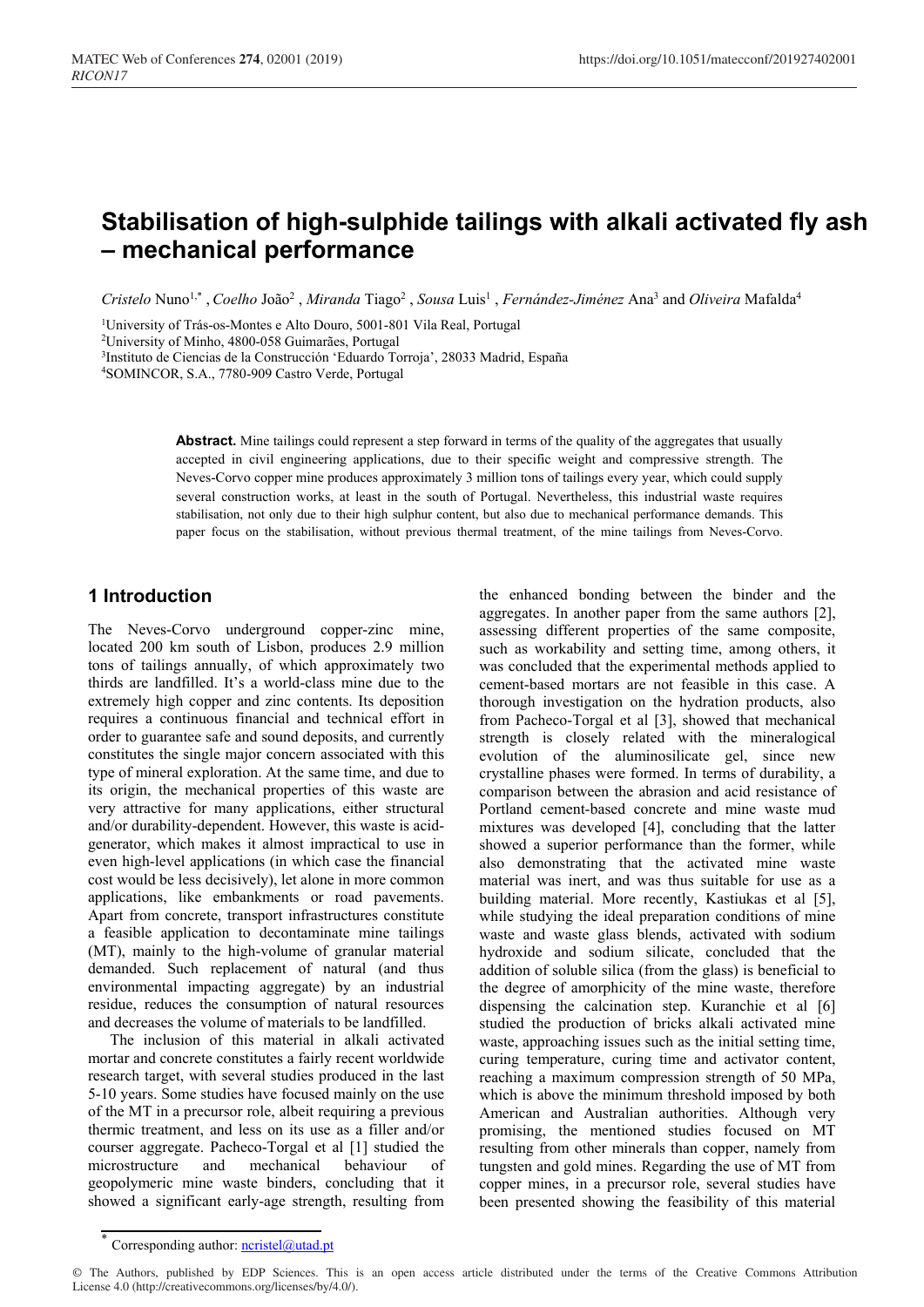[7-9]. Finally, some studies have also produced mixtures of tailings and fly ash or slag, in order to adjust the most influential ratios in alkali activation, especially Si/Al [10, 11].

This paper focus on the viability of stabilising mine tailings from a copper mine, using alkali activated binary systems. The MT was mixed with fly ash (FA), using different MT/FA weight ratios, and activated with a combination of sodium hydroxide and sodium silicate. Additional variables tested were sodium hydroxide concentration and hydroxide / silicate weight ratio. Mechanical behaviour was assessed through uniaxial compression strength tests, while microstructural and mineralogical characterisation was achieved using scanning electron microscopy, X-ray energy dispersion, X-ray diffraction and infrared spectroscopy.

# **2 Experimental**

## **2.1 Materials**

The chemical characterisation of the mine tailing (MT) sample, recovered from the Neves-Corvo facility, showed the significant presence of  $SO<sub>3</sub>$  (41%) and Fe2O3 (28%), which together make approximately 70% of the composition. The fly ash (FA), obtained from the Portuguese thermos-electric power 'Central do Pego', was composed mainly by SiO2 (51%) and Al2O3 (23%). Their full chemical composition is presented in Table 1.

Particle size distribution of the MT and FA is presented in Figure 1. The specific gravity of the FA was 21.75 kN/m3, while the MT showed a significantly higher value of 32.85 kN/m3.

**Table 1.** Chemical composition of the MT and FA.

| <b>Element</b>                 | FA       | MT       |
|--------------------------------|----------|----------|
|                                | $(wt\%)$ | $(wt\%)$ |
| Na <sub>2</sub> O              | 1.81     | 0.41     |
| SiO <sub>2</sub>               | 51.5     | 18.5     |
| $Al_2O_3$                      | 23.1     | 7.25     |
| MgO                            | 2.19     | 1.48     |
| $K_2O$                         | 3.05     | 0.62     |
| CaO                            | 2.12     | 0.96     |
| TiO <sub>2</sub>               | 1.49     | 0.15     |
| Fe <sub>2</sub> O <sub>3</sub> | 12.8     | 27.5     |
| ZnO                            | 0.05     | 1.15     |
| ZrO <sub>2</sub>               | 0.05     |          |
| BaO                            | 0.11     |          |
| PbO                            | 0.03     | 0.40     |
| As <sub>2</sub> O <sub>3</sub> |          | 0.35     |
| CuO                            | 0.04     | 0.44     |
| SO <sub>3</sub>                | 1.25     | 40.6     |
| Co <sub>3</sub> O <sub>4</sub> |          | 0.04     |
| Cr <sub>2</sub> O <sub>3</sub> |          | 0.04     |
| $Sb_2O_3$                      |          | 0.05     |
| MnO                            | 0.11     | 0.08     |
| NiO                            | 0.03     |          |
| P <sub>2</sub> O <sub>5</sub>  | 0.28     |          |
| Rb <sub>2</sub> O              | 0.03     |          |
| SrO                            | 0.08     |          |

Different combinations of sodium hydroxide (SH) and sodium silicate (SS) were used to activate the solid precursors, with SS/SH weight ratios ranging from 0.5 to 1.25. The SH was dissolved in deionised water in order to obtain 7.5, 10.0, 12.5 and 15.0 molal concentrations.



**Fig. 1.** Particle size distribution of the MT and FA.

## **2.2 Mixtures preparation and strength testing**

The mixtures tested (Table 2) were designed to study three different variables: activator/ash weight ratio; SH concentration; SS/SH weight ratio.

A standard Proctor test was used to assess the maximum dry unit weight and correspond water content during compaction. This test was performed on mixture S1.3, and a dry unit weight of 1.974 g/cm3 and water content of 13% were obtained.

| Mix              | Activator<br>/ Ash<br>(wt. ratio) | SS / SH<br>(wt. ratio) | SН<br>concent.<br>(molal) |
|------------------|-----------------------------------|------------------------|---------------------------|
| S <sub>0.0</sub> | 0.75                              | 0.50                   | 7.5                       |
| S <sub>1.1</sub> | 0.65                              | 0.50                   | 7.5                       |
| S <sub>1.2</sub> | 0.85                              | 0.50                   | 7.5                       |
| S <sub>1.3</sub> | 0.95                              | 0.50                   | 7.5                       |
| S <sub>2.1</sub> | 0.75                              | 0.50                   | 10.0                      |
| S <sub>2.2</sub> | 0.75                              | 0.50                   | 12.5                      |
| S <sub>2.3</sub> | 0.75                              | 0.50                   | 15.0                      |
| S <sub>3.1</sub> | 0.75                              | 0.75                   | 7.5                       |
| S <sub>3.2</sub> | 0.75                              | 1.00                   | 7.5                       |
| S <sub>3.3</sub> | 0.75                              | 1.25                   | 7.5                       |

**Table 2.** Composition of the mixtures tested.

The fabrication of the specimens started with the dry mixing of the solids  $(MT + FA)$ , followed by the slowly addition of the activator, and by a subsequent 5 min period for homogenisation. The resulting mixture was then compacted inside a cylindrical mould with diameter and height of 37 mm and 70 mm, respectively. The specimens were then cured at temperature/humidity of 85ºC/20%, for 24h, and submitted to a uniaxial compressive strength (UCS) test. Three tests were performed for each UCS value.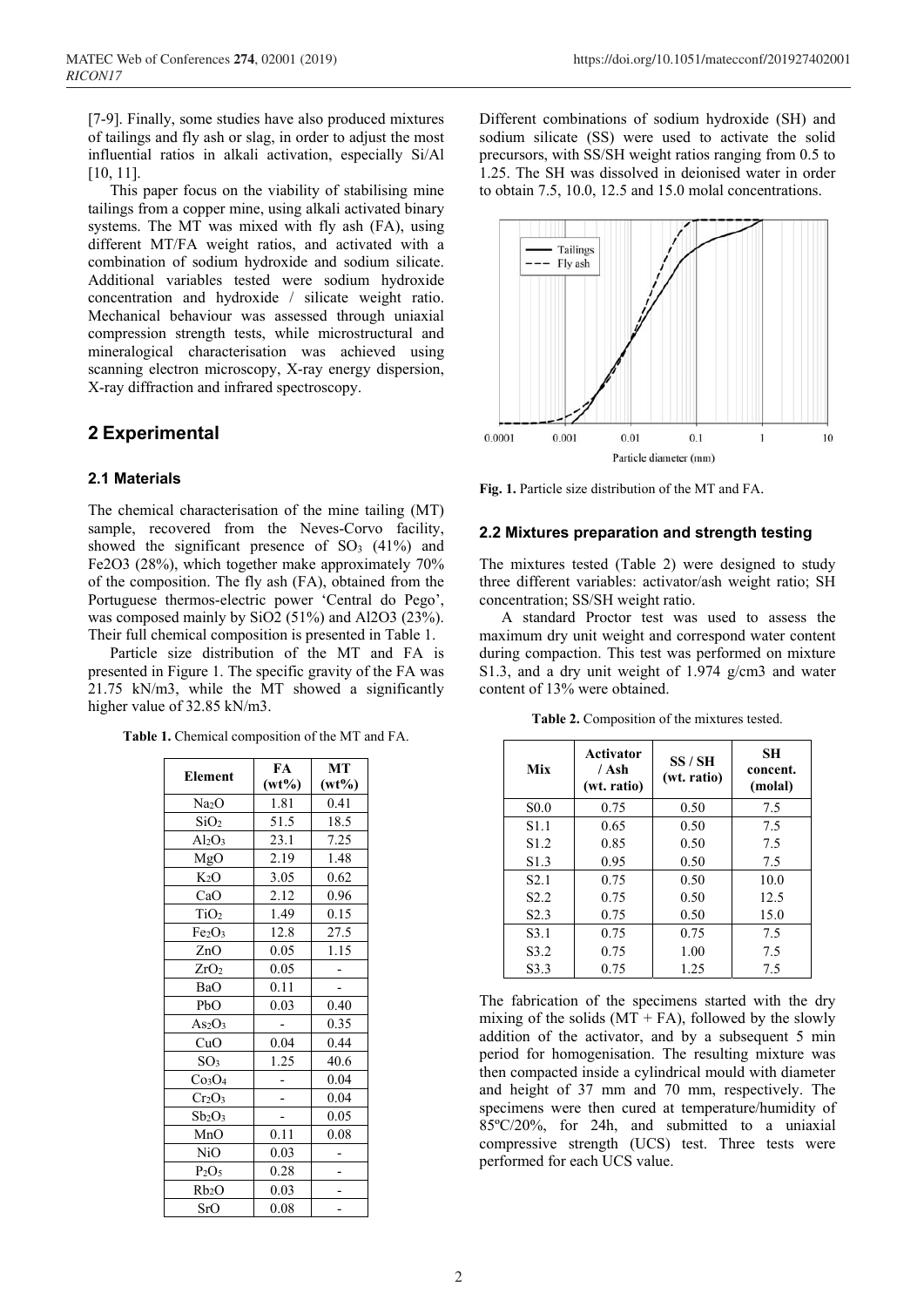#### **2.3 Characterisation Techniques**

Microstructural and mineralogical analysis were developed for mixtures S0.0 and S2.2, namely scanning electron microscopy (SEM), coupled with X-ray energy dispersion (EDX); X-ray diffraction (between 10 and 80º  $2\theta$ ; and infrared spectroscopy (range 1600 to 400cm-1). Additionally, thin sections of the mixture S2.2 were examined under a petrographic microscope, to assess the overall morphology.

## **3 Results**

#### **3.1 Compressive strength**

The uniaxial compression tests were performed on a servo-hydraulic, using a 10 kN load cell, under monotonic displacement control.

#### *3.1.1 Influence of the activator/ash ratio*

The UCS values, as a function of the activator/ash ratio, are presented in Fig. 2. An increase in this ratio represents a decrease in the UCS, as already concluded in previous research [12]. However, in this case this was true only up to a certain value, after which the strength starts to increase – it should be noted that, in the mentioned previous research, the maximum ratio tested was 0.425.



**Fig. 2.** UCS as a function of the activator/ash ratio.

#### *3.1.2 Influence of the SH concentration*

As previously concluded [10, 12], an increase in the concentration of the sodium hydroxide yields an increase in final compression strength (Fig. 3). This behaviour might be disrupted only if too high concentrations are used, which would affect the preparation of the mixtures and, consequently, their homogenisation. An increase in concentration favours an increase in the alkalinity, thus

facilitating the dissolution of the species needed to form the structural matrix.



**Fig. 3.** UCS as a function of the SH concentration.

#### *3.1.3 Influence of the SS/SH ratio*

This variable appears to be the least important for the final compression strength, as shown in Fig. 4. However, the fact that an increase in the SS/SH ratio render a more stable UCS value suggests that more significant variations of this ratio might be found in the lower range, up to the 0.75 value. This is important since the total elimination of the sodium silicate from the activator composition would certainly produce cost and logistic savings.



**Fig. 4.** UCS as a function of the SS/SH ratio.

#### **3.2 Microstructure and mineralogy**

The microstructural and mineralogical analysis were always performed over samples of mixture S2.2, collected after UCS tests.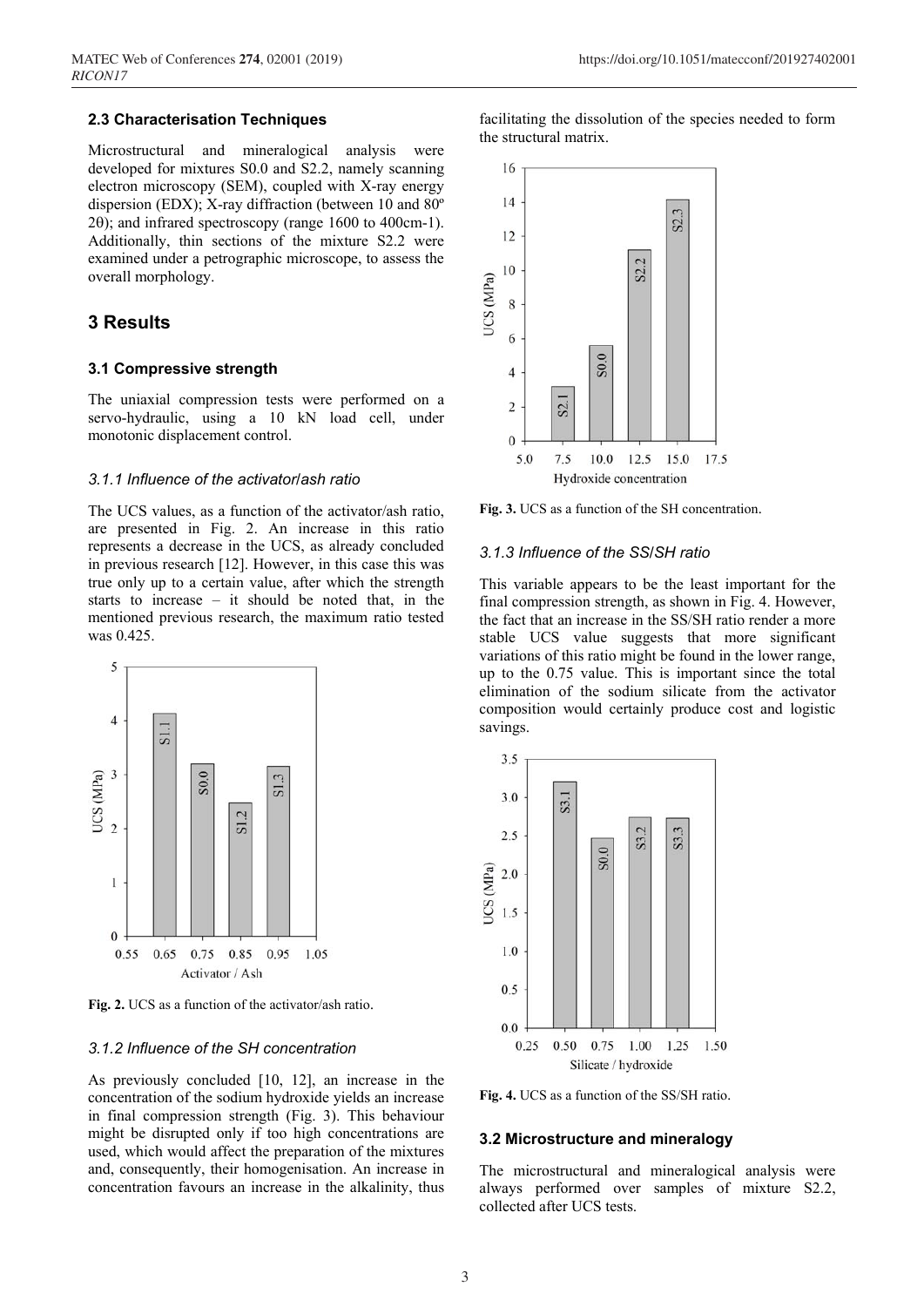## *3.2.1 Petrographic microscopy*

Fig. 5 presents the same petrographic image of S2.2, under normal and polarised light. It was taken to understand the overall particle / paste distribution. Based on these images, it is possible to conclude that an evenly distribution of the MT particles was achieved, which created a well-organised petrous skeleton.



**Fig. 5.** Optical microscope: normal (above) and polarised (below).

## *3.2.2 SEM/EDX*

Micrographs like the one presented in Fig. 6 (from the S2.2 mixture) allow an understanding of the mixture morphology, on a narrower scope than that achieved by the petrograph microscopy. This is helpful to characterise the particle / gel interface, as well as the state of the gel. The mixture seems to be well compacted and, although several partially intact ash particles are still visible, the reaction product appears to be evenly distributed, covering most FA and MT particles.

In this case, and based on the data presented in Table 3, a typical N-A-S-H gel was formed, although with a significant percentage of sulphur (17%), along with high levels of silicon, indicating the possible capacity of the reaction products to partially contain this most undesirable, environment-threatening element present in the original MT.



**Fig. 6.** SEM micrograph of the S2.2 mixture.

#### *3.2.3 XRD*

The XRD diffractograms presented in Fig. 7 reveal the presence of quartz, muscovite, pyrite and amesite in the MT; and quartz and mullite in the FA. The hump in the 18º to 30º (2q) range in the FA indicates some level of amorphisation, necessary for the reactions to occur.

The diffractogram of the mixture S2.2 didn't show any significant new peaks. Instead, the intensity of most of the peaks originated by the FA has substantially decreased, while those associated with the MT didn't present any major reduction, highlighting the inert status of the tailings.

**Table 3.** EDS data from SEM micrograph shown in Fig. 6.

| <b>Element</b>                 | General<br>$(\%)$ | <b>Gel phase</b><br>(Point X)<br>(%) |
|--------------------------------|-------------------|--------------------------------------|
| Na <sub>2</sub> O              | 8.9               | 2.6                                  |
| SiO <sub>2</sub>               | 28.6              | 73.7                                 |
| $Al_2O_3$                      | 11.1              | 3.97                                 |
| MgO                            | 2.1               | 0.9                                  |
| $K_2O$                         | 0.5               | 0.1                                  |
| CaO                            | 0.6               | 0.2                                  |
| TiO <sub>2</sub>               | 0.2               |                                      |
| Fe <sub>2</sub> O <sub>3</sub> | 6.1               | 1.8                                  |
| ZnO                            | 0.3               | 0.1                                  |
| PbO                            | 0.5               | 0.1                                  |
| SO <sub>3</sub>                | 41.2              | 16.6                                 |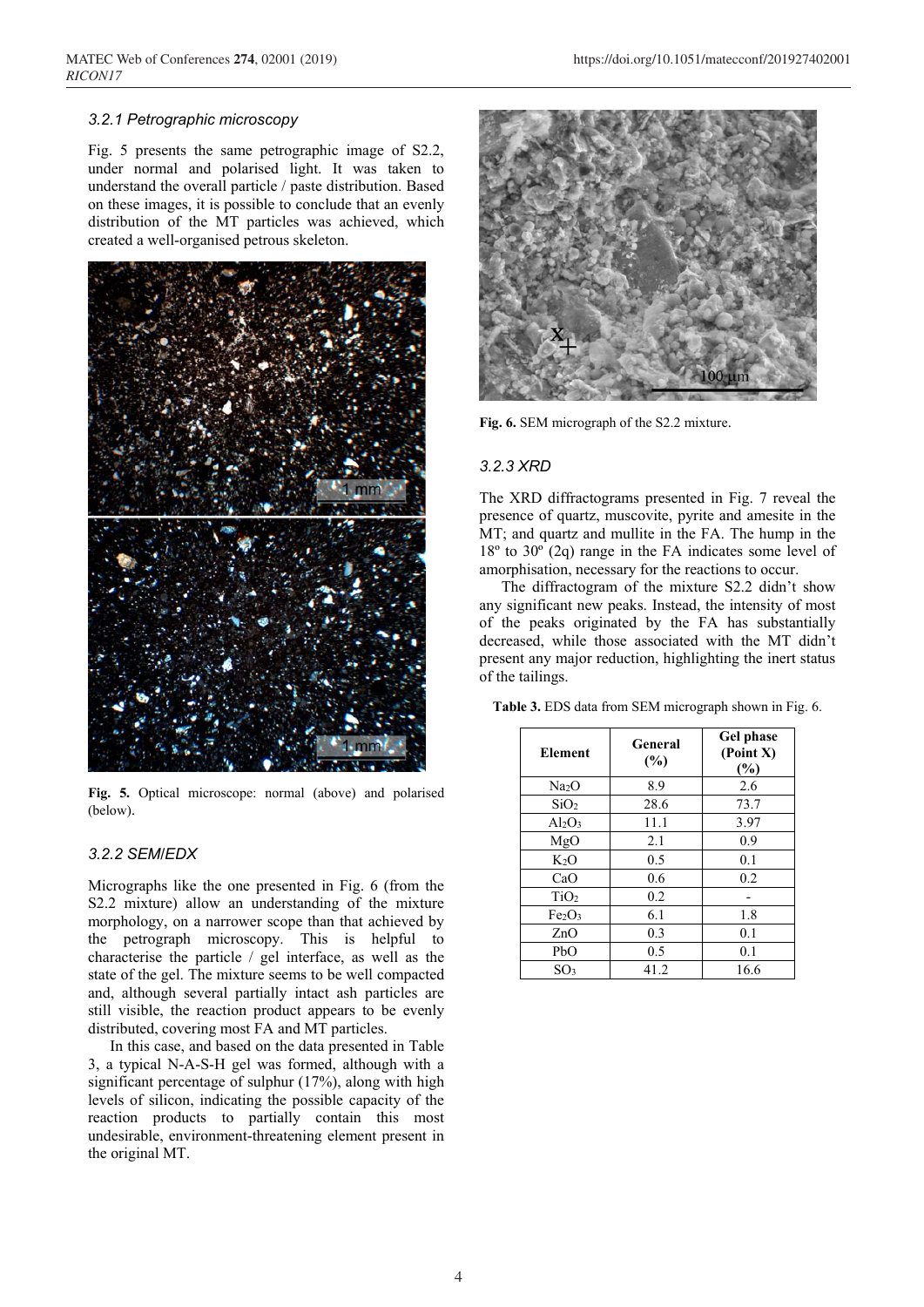

**Fig. 7.** XRD data of the MT, FA and S2.2; Legend: a-amesite, m-muscovite, mu-mullite, p-pyrite, q-quartz.

#### *3.2.4 FTIR*

Fig. 8 shows the FTIR spectra of the MT, FA and mixture S2.2. Several main peaks were identified in the 400 to  $1600 \text{ cm}^{-1}$  range especially in the 400 to 1400 cm <sup>1</sup> interval.

The FA spectrum presents three characteristic bands, at 1020 (Al-O stretching vibrations), 773 (Si-O) and 410 (O-Si-O). The 1060 band, associated with Si-O or Al-O, is only present in the mixture S2.2, thus representing the formation of new bonds derived from the reactions. The bands at 980, 872 and 773, typical of Si-O stretching vibrations, appear on the original MT and, without noticeable loss, in the S2.2 mixture, which reflects the crystalline character of the MT. A similar conclusion can be drawn for the 693 band, only in this case Al-O bonds are also included. The band at 610, typical of O-Si-O and O-Al-O bonds, appeared only in the S2.2, suggesting also the formation of new molecules, as a result of the reactions. Bands at 529, 460 and 410, found in the MT spectrum, indicate O-Si-O vibrations and were kept in the S2.2 spectra.



**Fig. 8.** FTIR data of the MT, FA and S2.2.

#### *3.2.5 Soluble SO3 and electrical conductivity*

The data presented in Fig. 9 shows the soluble  $SO<sub>3</sub>$  and the electrical conductivity of the leachate recovered from leaching tests – performed according to the contents of European Standard EN12457-4 (2002) [13] – conducted on the original MT and on the S2.2 mixture, as well as of the water directly collected from the ponds.

The dissolution of  $SO_3$  presented a significant reduction after the stabilisation of the MT with alkali activated FA (down to 50%, when compared with the leachate, and almost down to 33%, when compared with the more ion-charged pond water). However, the electrical conductivity of the stabilised MT (mixture S2.2) showed an increase, relatively to both the leachate and the pond water. This is probably explained by the additional ions released into the leachate, during the test, resulting from the dissolution promoted during the alkali activation reactions.